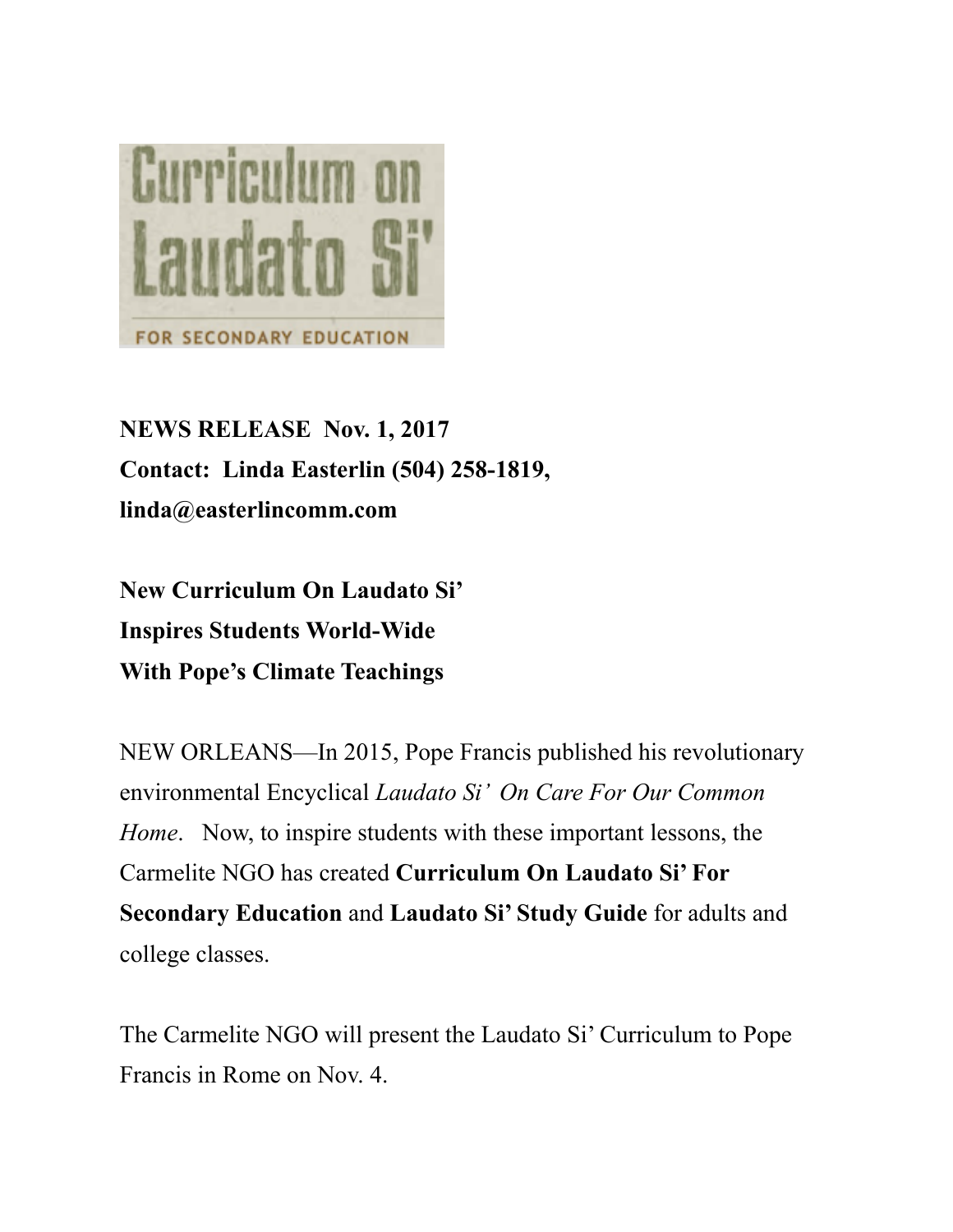The Curriculum is available to teachers, students and everyone around the world at laudato-si-for-all.com, in hard copies or downloads in English and Spanish.

**Laudato Si' Curriculum,** a 252-page volume**,** includes comprehensive, detailed lesson plans in Theology, Environmental Science, Social Studies and Humanities for grades nine through 12. Lessons, geared to grade level and educational standards, are designed to teach the Laudato Si' Encyclical, lead young people to think critically and protect the earth. The separate Study Guide is ideal for college classes, adults, and church or secular book groups wishing to deepen their understanding of the Pope's Encyclical.

"The Curriculum is an excellent tool for teachers to incorporate Laudato Si' into their daily lesson plans for all subjects," said Sr. Jane Remson, O.Carm., main representative of the Carmelite NGO, who initiated and oversaw the project. The Carmelite NGO, affiliated with the United Nations, advocates and cares for the spiritual needs of the human family and environment.

The faculty of Salpointe Catholic High School, a Carmelite school in Tucson, Ariz., developed the Curriculum. "We took the essence of Laudato Si' and formed our Curriculum with that very essence," says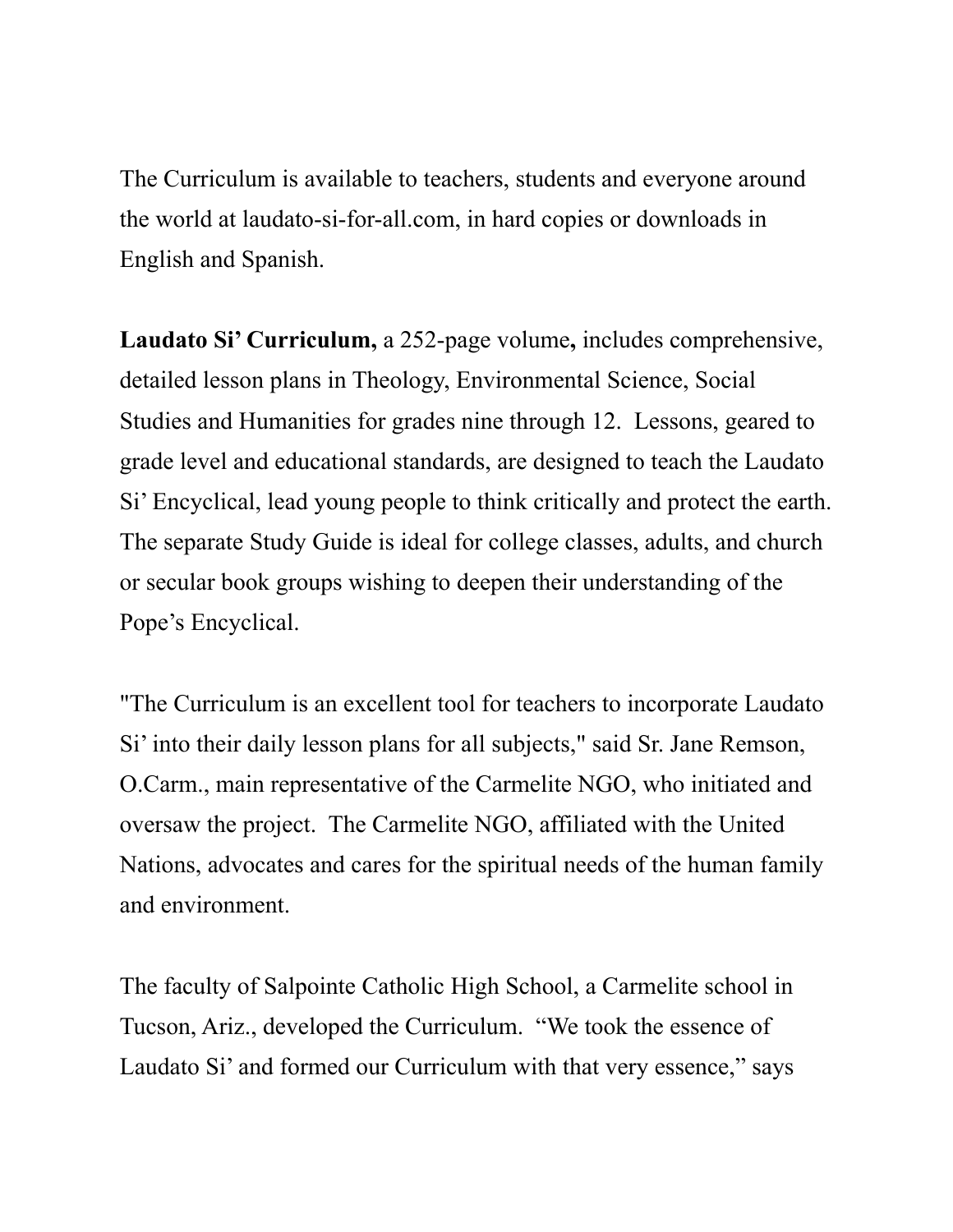school President Kay Sullivan.

 "When I use the Curriculum with freshmen, they get how important it is and how much our planet, world and human communities need to be cared for. They're at a wonderful age to tap into idealism, compassion and love for nature," explains Salpointe faculty member Kathleen McGarey-Vasey.

Students are enthusiastic. Isabel, a Salpointe senior, says "I think the Curriculum is good because it teaches us that the environment and the earth are a common good that are supposed to be shared by everybody. Poorer countries are most particularly vulnerable to climate change."

Laudato Si' goes to Rome Nov. 4 when Carmelite NGO representatives present the Curriculum to Pope Francis during the International Congress for Carmelite Secondary Schools, which has adopted it as a model for its schools around the world. The Carmelite NGO also is offering the Curriculum to non-Catholic and secular institutions everywhere.

The Curriculum has been approved by Archbishop Gregory Aymond of New Orleans and by Fr. Raul Maraví, O.Carm., General Councillor of the Carmelite Order representing the Americas and President of the International Commission of Carmelite Schools and Youth.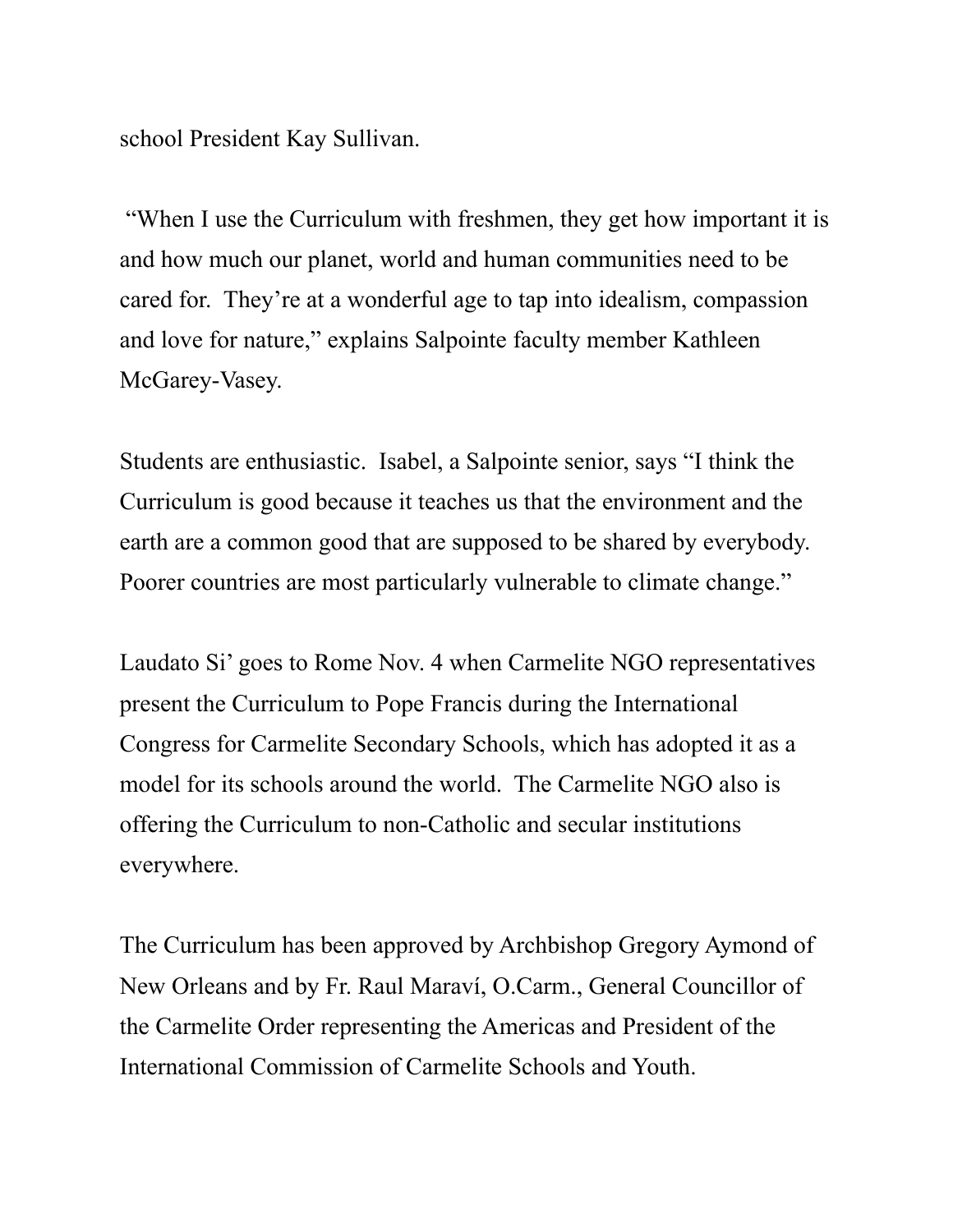"The Curriculum offers a progressive and experiential learning design, so that the students, guided by the environmental sciences, the Word of God and the richness of the Carmelite spirituality, will be able to integrate into their lives a comprehensive ecological awareness of responsible care of the earth, unique home for everyone," says Maravi.

Says teacher McGarey-Vasey, "We are equipping ministers for the next generation in the lives we touch in our schools. It's worth every minute, every commitment."

## **About the Carmelite NGO**

Headquartered in New Orleans, the Carmelite NGO is affiliated with the United Nations. The Carmelite NGO promotes justice, peace and care for creation.

## **About Salpointe Catholic High School**

Founded in 1950, Salpointe is a Carmelite college-preparatory high school enrolling 1,170 students and accredited by the Western Catholic Educational Association.

## **What Teachers And Students Say About Curriculum on Laudato Si'**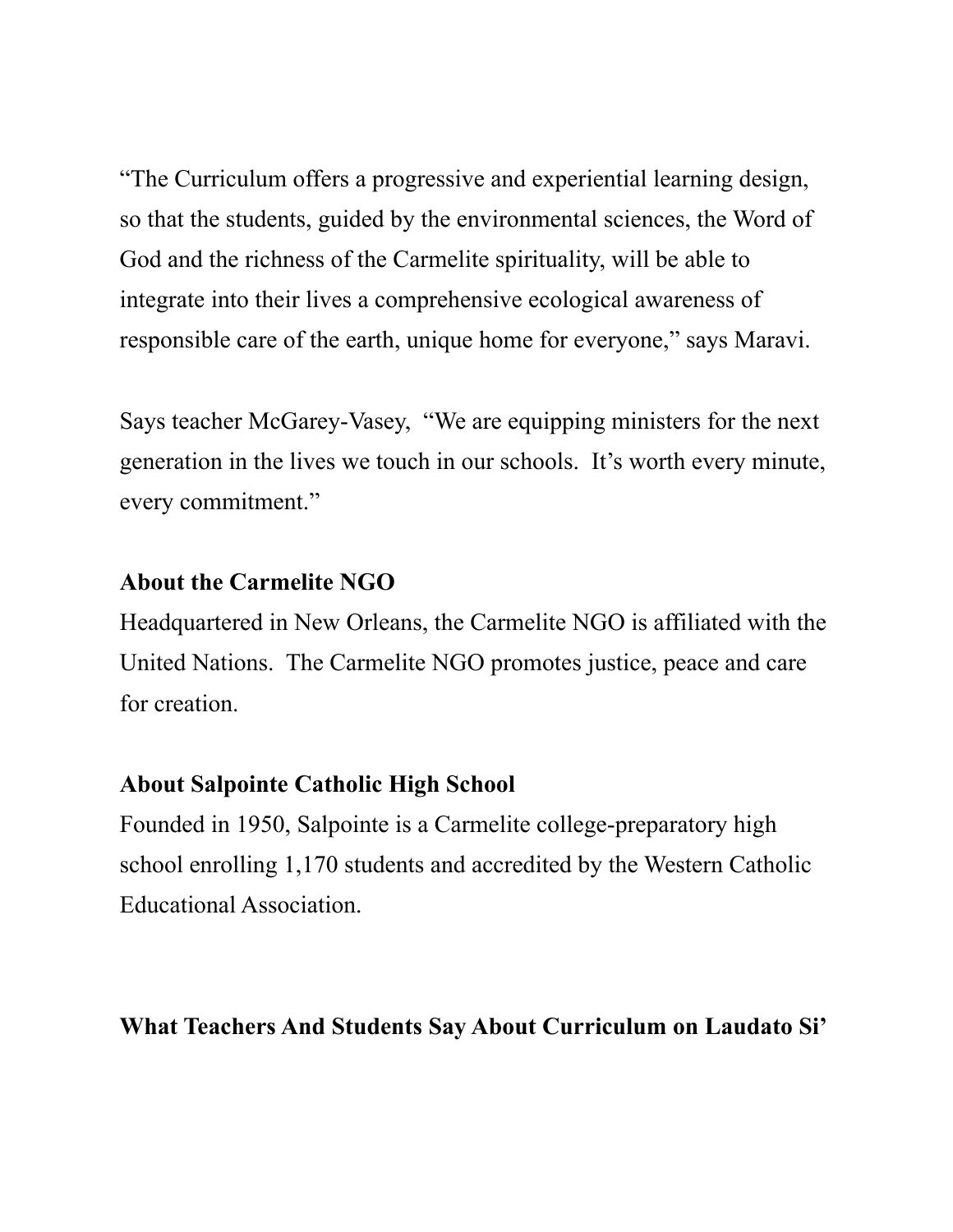"Salpointe Catholic High School is truly pleased to have been selected to pilot the Carmelite NGO Laudato Si' Curriculum project. We have taken the essence of Laudato Si' and formed our Curriculum with that very essence." **President Kay Sullivan**

"Amazingly, not many of the Catholic social justice documents over the past few hundred years have had anything to do with the environment, so this was a particularly innovative perspective for Pope Francis to have." "Laudato Si' helps teach students that we're brothers and sisters for each other. We're the voice of the voiceless. We commit to solidarity in our world." **Ellen Fisher, Salpointe faculty member**

"I would hope that as the Curriculum is made available to other schools, other teaching teams would form so that they too might embark on a study of and reflection on Laudato Si', to see where it takes them for their particular schools." **Kathleen McGarey-Vasey, Salpointe faculty member**

"Learning about climate change and the environment in our school helps us understand what climate change is and how we can prevent it, slow it down and, hopefully, eventually stop it." **Kaitlyn, Salpointe senior**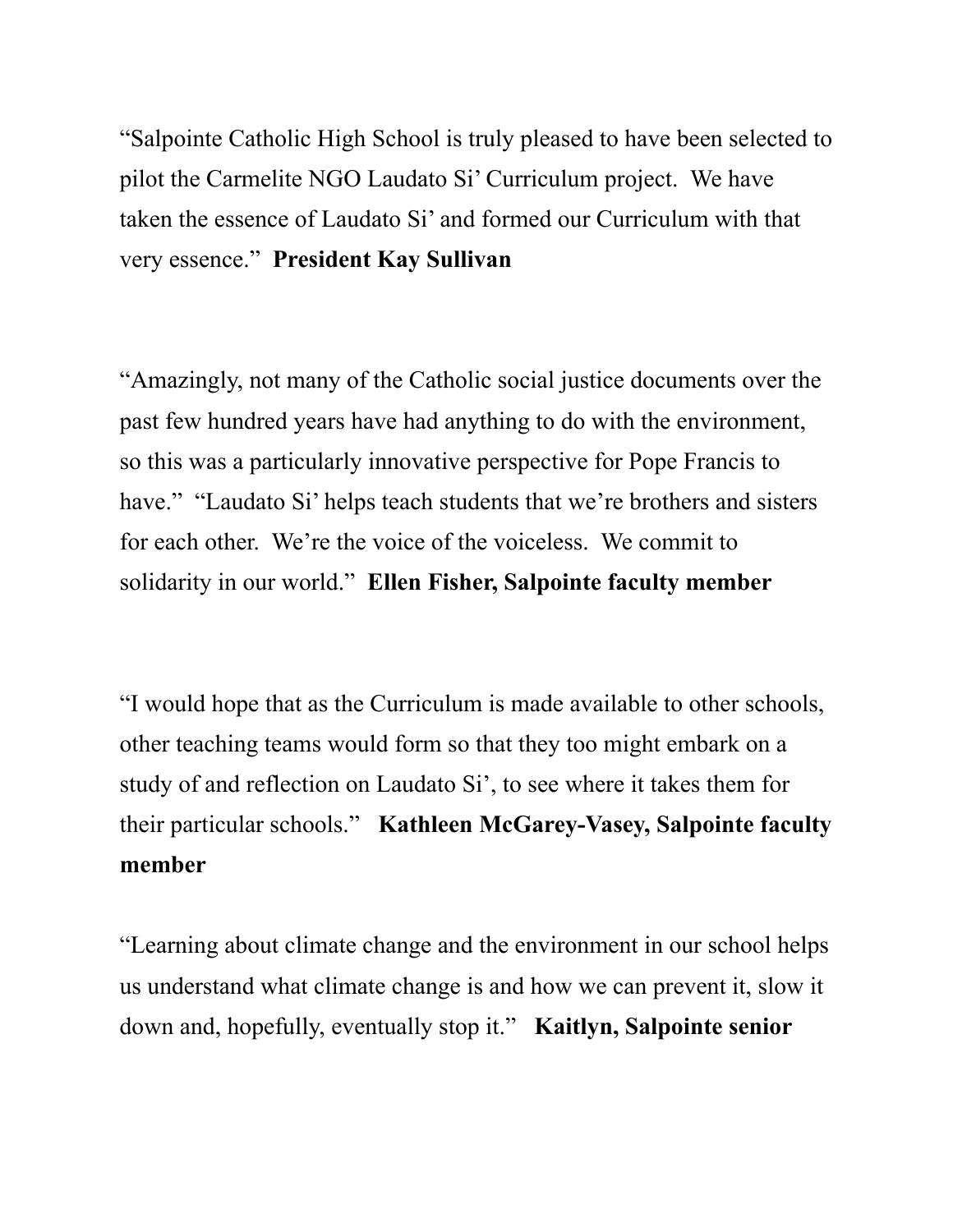"I like the Curriculum because it's easy to apply to current events, especially because climate change and environmental issues are such debated hot topics in pop culture and politics, around the world, with poor people being affected, and everyone being affected." **Anthony, Salpointe senior**

"It has helped me see everything in a different perspective." **Marcelo, Salpointe senior**

"I never connected climate change with food availability, people being hungry. The Curriculum helps you look at people involved, such as flood victims. We learned about how climate change affects people's physical and mental health." **Andy, Salpointe senior**

## **Fact Sheet Curriculum On Laudato Si'**

- Pope Francis issued his environmental Encyclical, Laudato Si' *On Care For Our Common Home*, in 2015.
- Soon after, the Carmelite NGO started working on a high school Curriculum to teach Laudato Si' to students throughout the world.